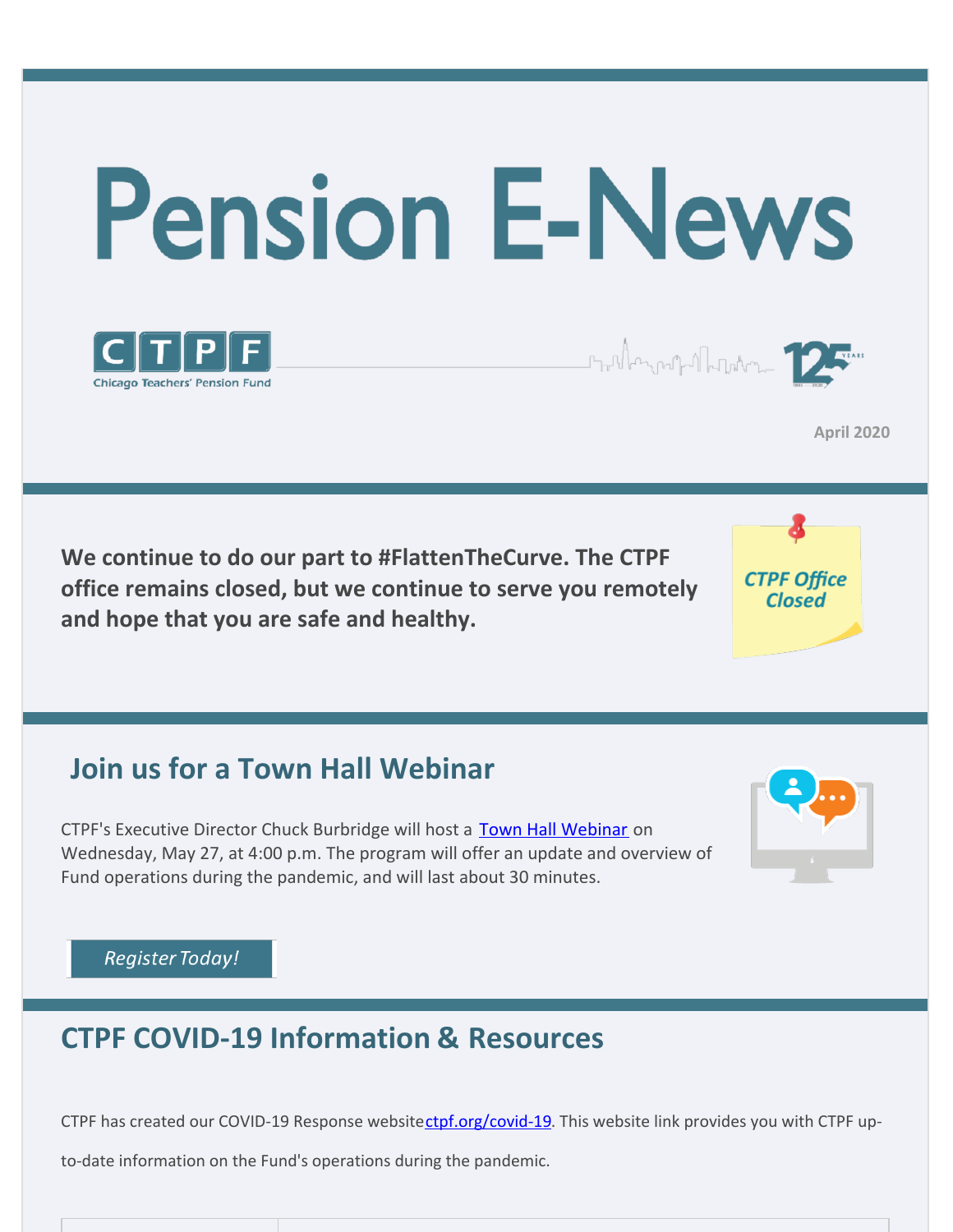| <b>Call or Email Member Services</b><br>Member Services staff is answering questions and providing phone and video<br>counseling. Call 312.641.4464 or email MemberServices@ctpf.org for assistance.<br>All calls will be forwarded to voicemail. Leave a message clearly stating your<br>name, phone number, and the nature of your inquiry. Your call will be returned as<br>soon as possible.                                                                                |
|---------------------------------------------------------------------------------------------------------------------------------------------------------------------------------------------------------------------------------------------------------------------------------------------------------------------------------------------------------------------------------------------------------------------------------------------------------------------------------|
| <b>Submit Documents Electronically</b><br>During the stay-at-home order, CTPF staff does not have immediate access to<br>incoming mail, and U.S. mail processing is delayed. The best way to send benefit<br>applications and documents to CTPF is by fax 312.641.7185 or email an<br>attachment (.pdf or .jpg) to imaging@ctpf.org.                                                                                                                                            |
| <b>Help with Scanning</b><br>Need to scan a document to email to CTPF but you don't have a scanner? A<br>printer or smartphone scanning app or smartphone camera can help you get the<br>job done. Click here for more information on scanning.                                                                                                                                                                                                                                 |
| <b>Remote Notary Available</b><br>While CTPF accepts many documents via email or fax, the requirement for a<br>notary to witness signatures remains in place for certain documents. CTPF now<br>offers remote notarization for CTPF documents. Members who would like to use<br>remote notary services should call or email Member Services at 312-641-4464 or<br>MemberServices@ctpf.org, and request a zoom video conference for<br>notarization. Find more information here. |
| <b>CTPF Health Plan Information</b><br>CTPF offers six health insurance plans for retirees. All plans now offer coverage<br>for COVID-19 diagnosis and treatment, and some have added additional<br>telehealth and mental health benefits. Find more information here, call the<br>number on the back of your health insurance card, or visit your carrier's website<br>for specific benefit information.                                                                       |

### **CTPF 2019 CAFR Released**

[The Chicago Teachers' Pension Fund \(CTPF\) Board of Trustees has released its 2019](https://www.ctpf.org/comprehensive-annual-financial-report-cafr) Comprehensive Annual Financial Report (CAFR) which includes the Fund's audited financial statements, management's analysis, statistics, and other financial information. The CAFR includes detailed investment, actuarial, and statistical information about CTPF's financial condition and operations for the fiscal year ended June 30, 2019. The Fund's external auditor, Plante Moran, PLLC, issued an unmodified opinion on the Fund's financial statements. This is the highest level of assurance that can be provided from an external audit, and reflects the Fund's accurate and transparent financial operations.



# **2020 Retirement Resources**

CTPF has gathered resources for members planning to retire on our**Retirement Resources Page**, which includes a link to the April 7, 2020, retirement webinar, and information about managing the retirement process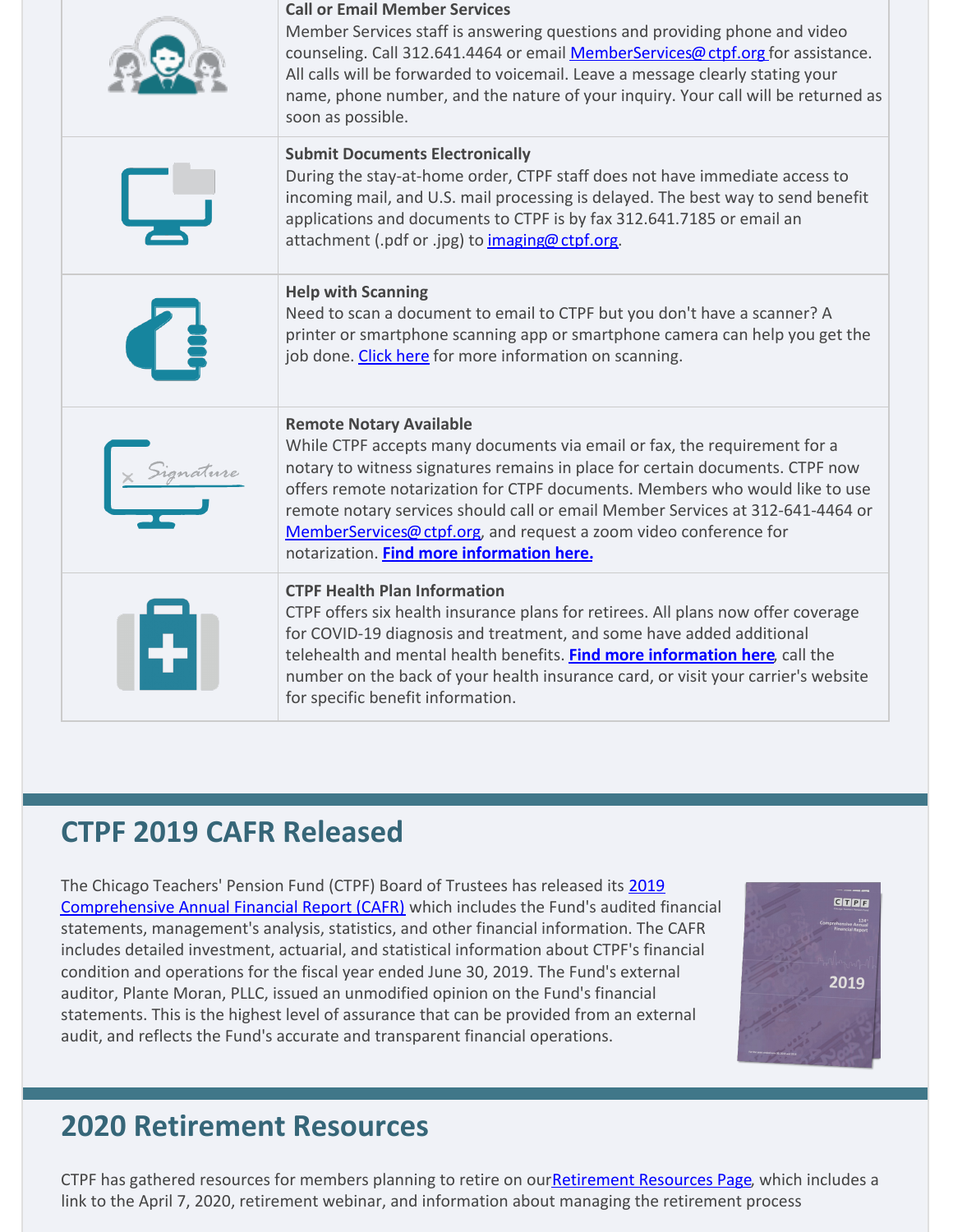electronically. Visit [ctpf.org/retirement-resources](http://ctpf.org/retirement-resources) for more information.

## **Spending time at home? Take Time to Share your Story**



Tell us about how you're getting creative during the stay-at-home order. Schools have formally made the transition to remote learning days. We love hearing from current and retired teachers about how you are or have been creative in the classroom. Share your tips and we may feature them in an upcoming newsletter or on social media. Please email us at [communications@ctpf.org](mailto:communications@ctpf.org).

## **2020 Teacher Trustee Election Notice**

This fall, CTPF will hold an election for two (2) Teacher Trustees to serve three-year terms from November 2020-2023. Nomination packets are now available. Find additional information and the official election notice on [CTPF's Election Central information page](https://www.ctpf.org/2020-election-central).



## **Pension Payment Schedule & Update**

The schedule for mailing checks and direct deposit dates through September is listed below. **[Click here](https://www.ctpf.org/pension-payments)** for the full schedule.

| <b>Month</b>     | Last Day to<br><b>Submit an Address or Tax</b><br><b>Withholding Change</b> | <b>Check Mailing Date</b> | <b>Direct Deposit Date</b> |
|------------------|-----------------------------------------------------------------------------|---------------------------|----------------------------|
| June 2020        | May 13, 2020                                                                | May 28, 2020              | June 1, 2020               |
| <b>July 2020</b> | June 15, 2020                                                               | June 29, 2020             | July 1, 2020               |
| August 2020      | July 16, 2020                                                               | July 30, 2020             | August 3, 2020             |
| September 2020   | August 14, 2020                                                             | August 28, 2020           | September 1, 2020          |

# **Employer Contribution Reporting**

Each pay period, Employers remit employee pension contributions to CTPF. Illinois law requires that these contributions be made within a certain time period. If the Employer does not send the funds within the required time, penalties may be assessed. Recognizing the importance of informing members of Employers who are late



in making their employee contributions, the Board directed CTPF staff to publish a listing of delinquent employers. Find a copy of the most recent listhere.